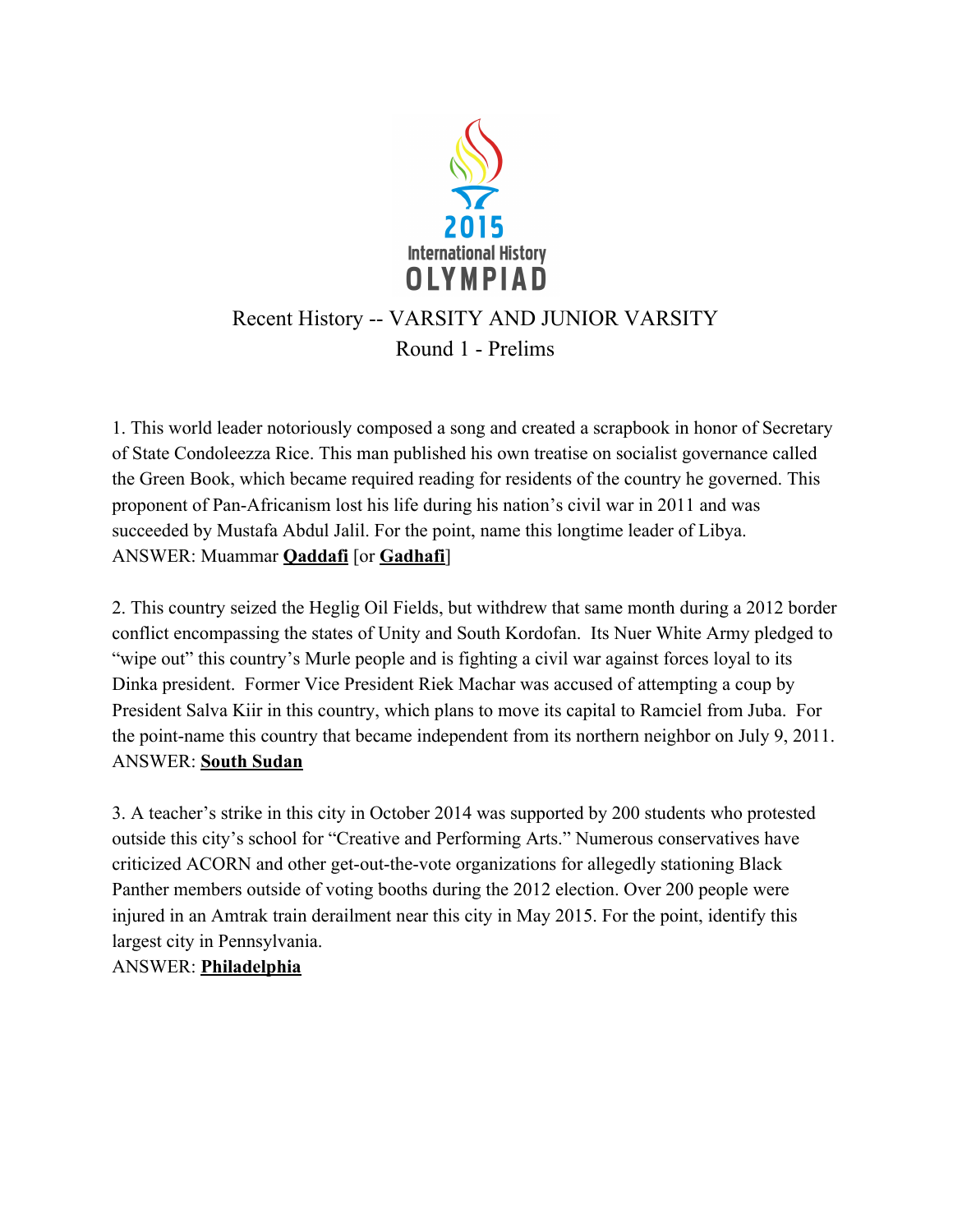4. In 2012 this country reported it had found a unicorn lair that was previously used by a former king. The architect of this country's largest airport was recently put to death over disagreements about the airport's design. The Ryugyong Hotel has been under construction in this country's capital since 1987. In 2015, this country aimed powerful missiles at its two most prominent enemies: the United States and this country's direct Southern neighbor. For the point, name this country currently ruled by Kim Jong-Un.

Answer: North Korea [or Democratic People's Republic of Korea]

5. Recently, this leader controversially claimed that the Prime Minister of Bangladesh had done a good job in stopping terrorism--for a woman. This man held off the Aam Aadmi party leader to control the Parliament seat he presently holds. This leader has been criticized for his failure to intervene in the killing of hundreds of Muslims in his home state when he governed during the Ayodhya riots. For the point, identify this world leader who was the former Chief Minister of Gujarat and is now Prime Minister of India.

ANSWER: Narendra Damodardas Modi

6. This company planned a poorly-named "Bucket List" promotional campaign to give away its product for free after negative publicity. Failed communication with an air traffic control center adversely affected one of this company's vessels. This company's Flight 17 lost communication due to its being attacked by a surface to air missile over Ukrainian airspace, while its Flight 380 is still missing. For the point, name this Asian airline that operates out of Kuala Lumpur Answer: Malaysia Airlines

7. Police officer Shannon Dildine was fired for posting a picture of himself wearing boxer shorts with this object on them. One appearance of this object has been defended by the Supreme Court's ruling in the Walker case regarding its ubiquity on license plates. Governor Nikki Haley called for the removal of this object from the capitol building. Following the Charleston shooting, photos were found of Dylann Roof holding this object. For the point, name this flag commonly associated with the C.S.A

Answer: **Confederate** Battle Flag (prompt on "Stars and Bars")

8. Year and country needed. One candidate in this election pledged to prevent the immigration of HIV positive people. Paddy Ashdown said that he would "eat his own hat" if the results of this election turned out to be true. Nigel Farage lost control of the riding of South Thanet in this election, reducing his party, UKIP, to one seat. Nicola Sturgeon's SNP won a breakthrough 56 seats in this election. Polls leading up to this election greatly overestimated the popularity of Ed Miliband, leader of the Labour Party. For the point, name this election that saw David Cameron's Conservatives secure an outright majority in the House of Commons. ANSWER: 2015 United Kingdom General Election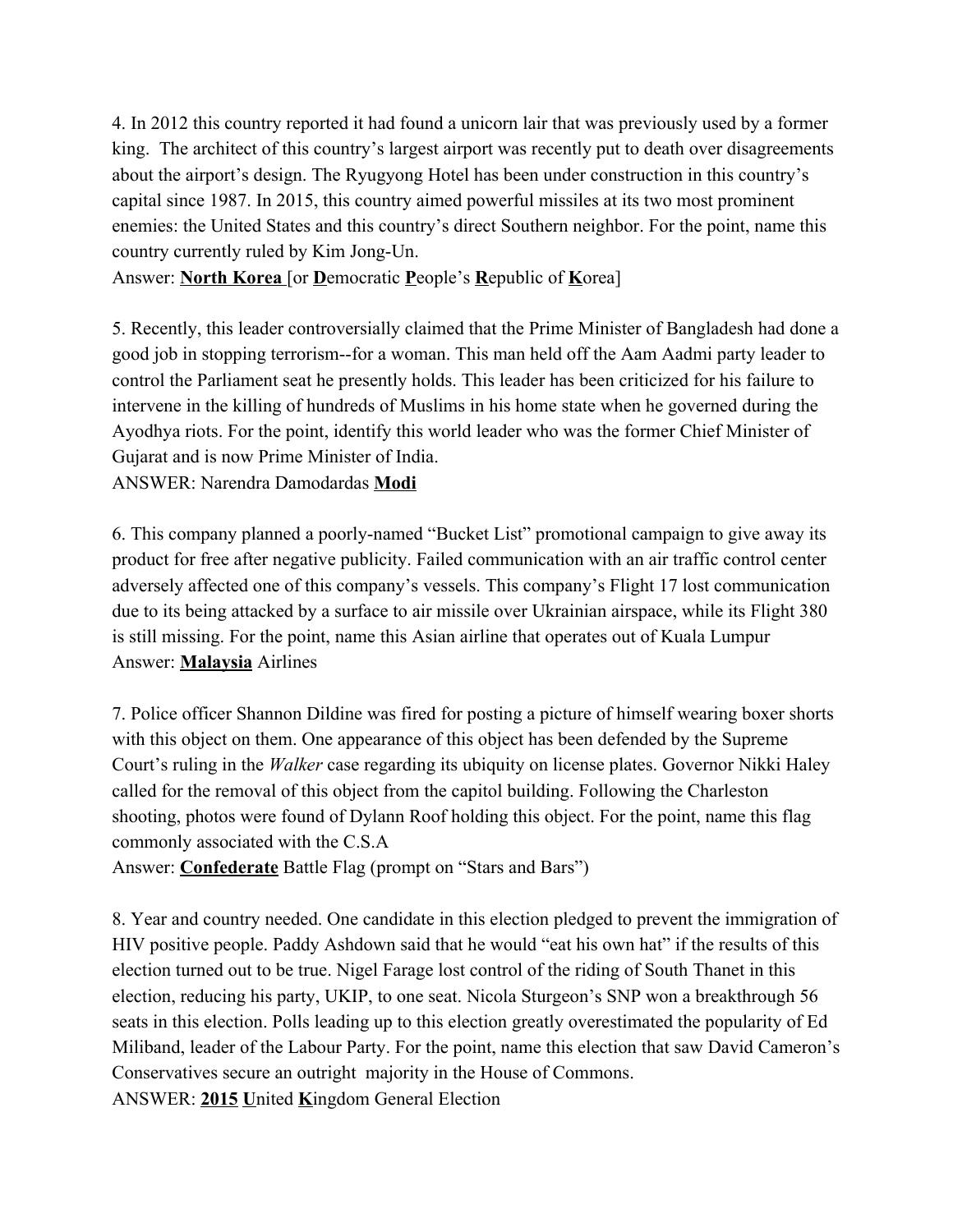9. While campaigning for Prime Minister, this man asserted that every person of Jewish origin had the right to ascend to the Temple Mount. After this man brought Israel's main parties together into a coalition when he became Prime Minister, the Israeli Defense Force left the West Bank in 2003. This man founded the Kadima party over disagreements with the Likud party about his policies toward Palestine. However, this leader suffered a stroke before he could become Prime Minister for that party. For the point, name this former Israeli general who was Prime Minister from 2001-2006.

#### ANSWER: Ariel Sharon

10. Proponents of this practice criticized a 2012 Matt Damon film named Promised Land due to the film's critical view of this activity. Congressman Jared Polis spent much of 2014 attempting to get an initiative outlawing this practice on the ballot in Colorado. This practice has boomed in Pennsylvania in recent years thanks for the Marcellus Shale found underneath the state. Critics of this activity have raised questions about potential groundwater contamination and earthquakes artificially triggered by this practice. For the point, name this method of extracting natural gas that involves injecting pressurized fluid into wells. ANSWER: hydraulic **fracturing** (accept **frack**ing)

11. A newly issued set of bills in this currency features a large stadium designed by Herzog  $\&$ De Meuron. The exchange rate stood at 8.27 of these currency units per U.S. Dollar from 1997 to 2005. This currency saw an immediate increase in value when the peg was abolished, but the value now floats in a narrow band due strict government oversight. The threat of trade war has caused President Obama to not declare the users of these currency units manipulators of its exchange rate. The latest banknote series of this currency all feature Mao Zedong's image. For the point, name this currency unit that is used in China. Answer: **Yuan** (also accept: **Renminbi** or **Kwai**)

12. Nicolas Sarkozy was recorded saying that he could not stand this man and called him "a liar". In response to the kidnapping of three teenage settlers, this politician launched Operation Protective Edge. In March, this politician controversially spoke to Congress about President Obama's negotiations with Iran. On election day, this politician warned that Arabs were coming to the polls in "droves," helping his Likud Party secure victory in a March 2015 election and ensuring that Isaac Herzog would not be able to form a coalition and take power. For the point, name this current Prime Minister of Israel.

ANSWER: Benjamin "Bibi" Netanyahu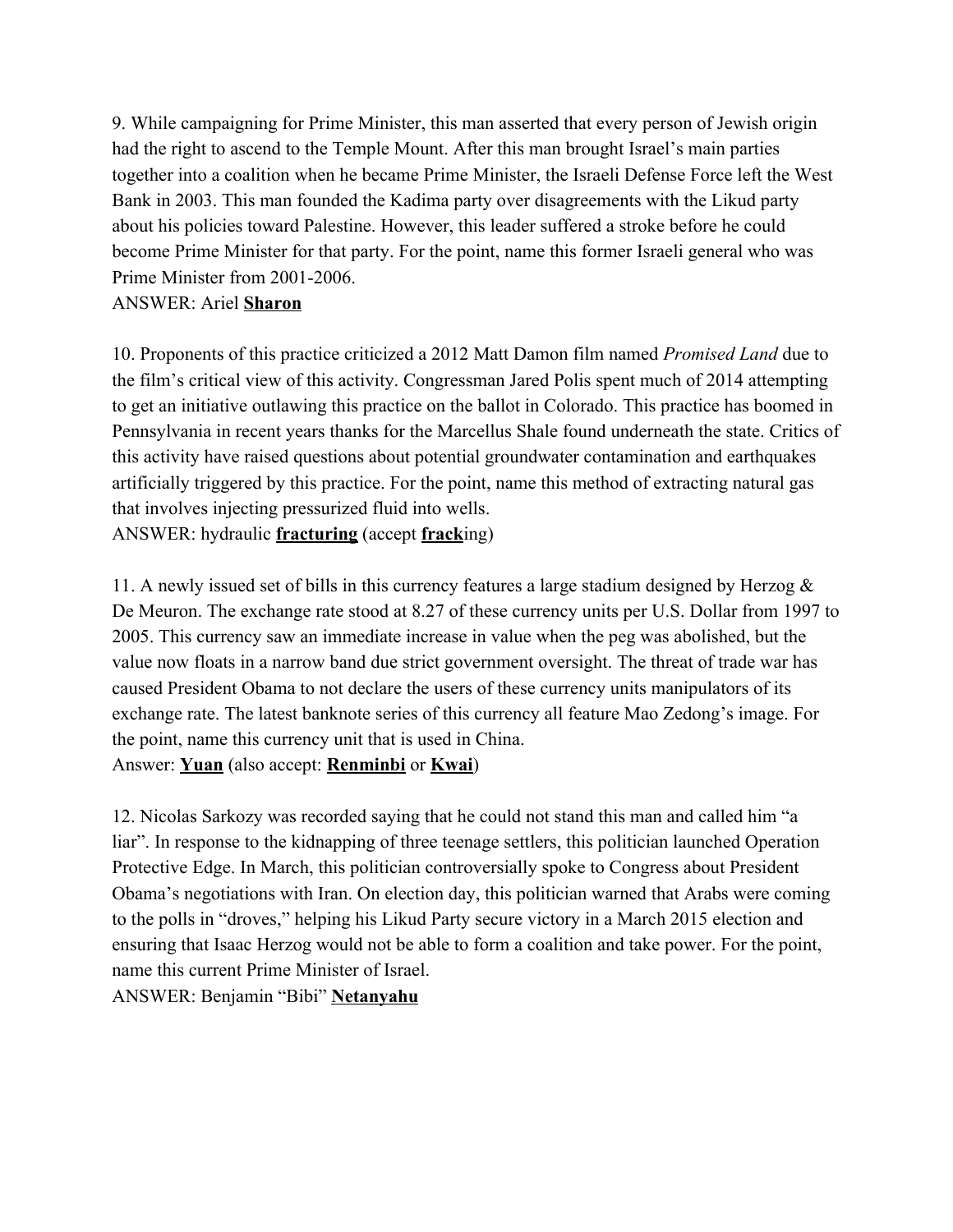13. Juan Carlos I said that he was "the King of Spain, not the King of Belgium" when asked if he would endorse a bill legalizing this practice. In 2006, the case *Minister of Home Affairs v*. Hourie legalized this practice in South Africa. Hollingsworth v. Perry rendered Proposition 8 against this practice moot in California. In February 2015, the Alabama Supreme Court ordered judges to stop giving out licenses for this practice. Ireland became the first country to legalize this practice via referendum in May 2015. For the point, name this practice where two men or two women can perform their nuptials.

ANSWER: Same-sex marriage [accept gay marriage or marriage equality]

14. In 2015 this country's king became the first monarch to visit Antarctica. This country issued the Gjørv Report to investigate an incident that targeted members of the AUF. One man from this country issued the manifesto 2083 and carried out an attack on a Worker's Youth League summer camp. For the point, name this country in which Anders Behring Breivik carried out the Utoya massacre and bombings in Oslo.

ANSWER: Kingdom of Norway

15. Lleyton Hewitt played his first grand slam doubles match with this man, winning in a fifth set. He won his first grand slam against Mark Philippoussis in the final, and he defeated Pete Sampras in the round of 16 of the 2001 Wimbledon championships. This man won the 2008 Olympic Doubles Gold Medal with the same man he led the victorious 2014 Davis Cup team. That doubles partner, Stan Wawrinka, recently beat him in the semifinals of the 2015 French Open. For the point, name this Swiss tennis player who has more singles Grand Slam titles than any other man.

#### Answer: Roger Federer

16. This country was suspended from the Commonwealth of Nations in 2002, but chose to leave voluntarily in 2003. In 2009 Morgan Tsvangirai became this nation's Prime Minister, in a deal that allowed its President to maintain control of the army. Upon ascending to power, this nation's leader seized land from white landowners and transferred it to this country's black majority. For the point, name this country led by Robert Mugabe whose hyperinflation caused it to abandon its currency in 2009.

Answer: Republic of Zimbabwe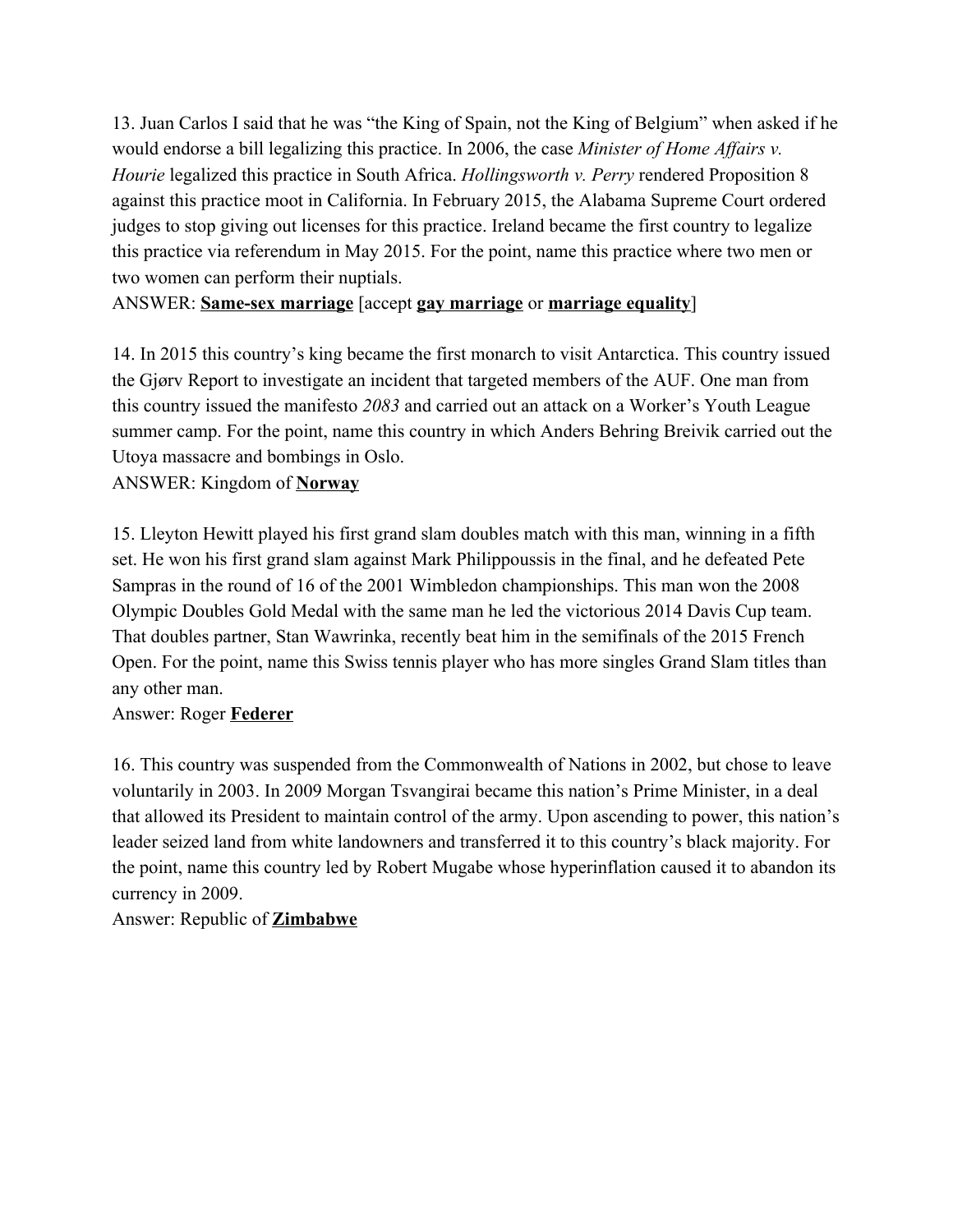17. The mastermind behind this event was killed during Operation Neptune Spear. In response to this event, Russia presented a statue called the *Tear of Grief* as an official gift, and the United Kingdom played "The Star-Spangled Banner" at Buckingham Palace. After being notified of this event one man continued reading to the students of Booker Elementary School. During this event passengers aboard Flight 93 caused their plane to crash into rural Pennsylvania. For the point, what is this event in which two planes crashed into the Twin Towers? Answer: September 11th Terrorist Attacks (accept 9/11)

18. The Kmara student youth movement operated in this country. Aslan Abashidze provoked the Adjara crisis in this country. Russian backed forces defeated this country at the Battle of Kodori Valley. The Sochi agreement ended secession wars in this country. The Rose Revolution ousted this country's leader Eduard Shevardnadze, who was replaced by Mikhail Saakashvili. This country includes the breakaway regions of South Ossetia and Abkhazia. For the point, name this westernmost country in the Caucasus, whose capital is Tbilisi. ANSWER: Georgia

19. This man was elected to one of his terms after creating a party called The People of Freedom, which formed a coalition with the Northern League. This man was barred from running for office after being convicted of tax fraud involving members of the Mediaset company, which he founded. This owner of the AC Milan soccer team was formally charged in the Rubygate scandal, which publicly revealed his love of "bunga bunga" parties. For the point, name this media tycoon and three-time Prime Minister of Italy.

## ANSWER: Silvio Berlusconi

20. One president of this country created the Bolsa Familia program and defeated Geraldo Alckmin in another election after Roberto Jefferson, the head of this country's labor party, revealed that MPs in this country were being bribed by the ruling party. Luiz Inacio Lula da Silva was president of this country, where protests occurred after its state-owned petroleum company saw a bribery scandal. Heavily-populated favelas were bulldozed in preparation for this country to host the World Cup in 2014. For the point, name this country ruled by Dilma Rousseff.

ANSWER: Brazil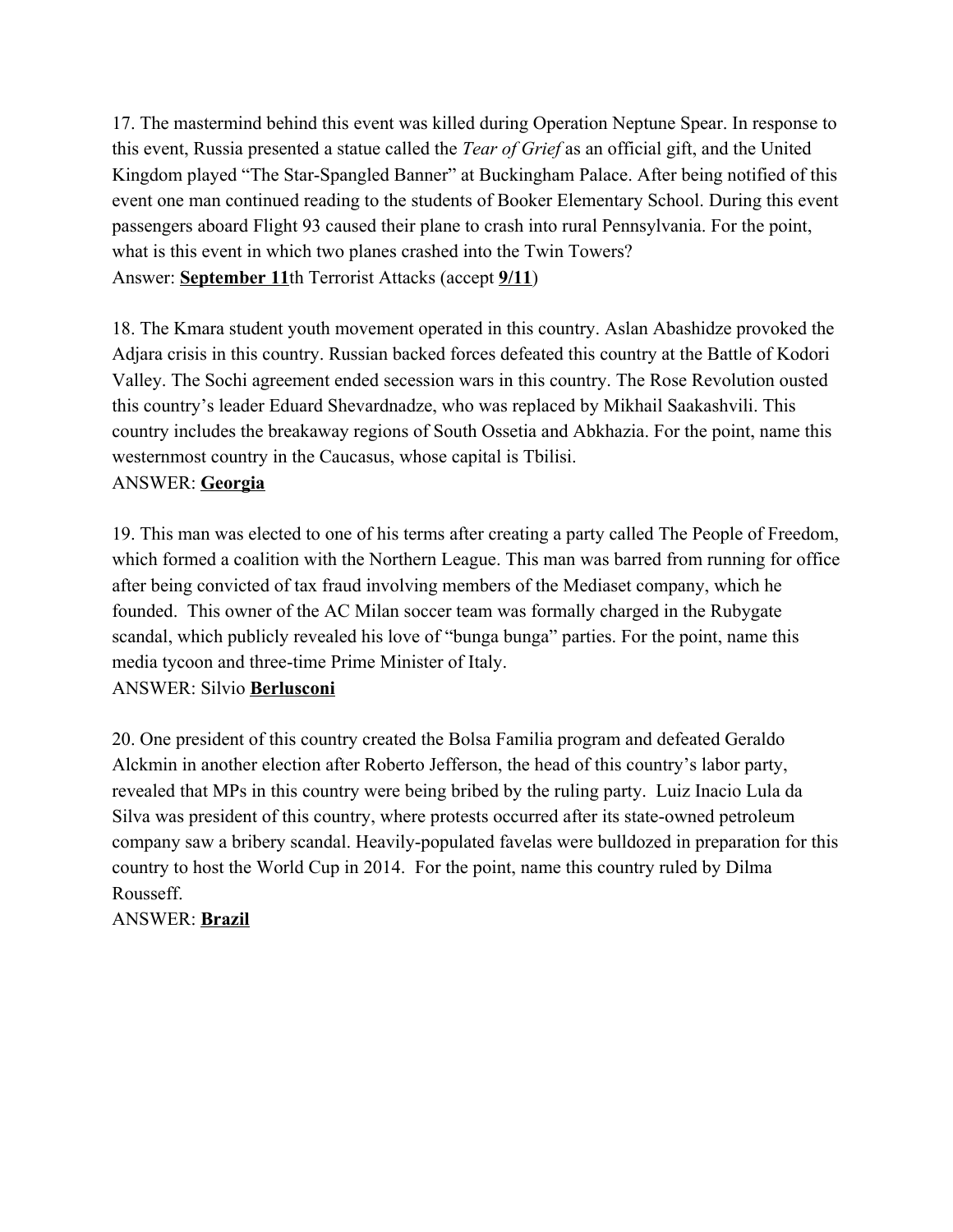21. This man has created Central Leading Groups in order to increase the efficiency of the policy-making process. This leader has a background in chemical engineering and studied agriculture in Muscatine, Iowa. That visit occurred while this leader served as a leader in Hebei. This man has vowed to root out tigers and flies as part of a massive campaign that included charges against Xu Caihou and Zhou Yongkang, who served as security czar under this man's predecessor, Hu Jintao. For the point, name this General Secretary who has initiated a massive anti-corruption campaign and is currently president of China. ANSWER: Xi Jinping

22. This man defeated Shashi Tharoor to hold his current position. His campaign for his current position was helped by his position as a Minister of Foreign Affairs in his home country. This organizer and moderator of the Geneva II Conference on Syria will step down at the end of 2016, at which point it is speculated his successor may come from Eastern Europe. This man succeeded Kofi Annan in 2007. For the point, name this South Korean diplomat and current Secretary-General of the United Nations. ANSWER: Ban Ki-Moon

23. This man posted a picture of him during the fall of the Berlin Wall that has come into question. This man made potentially racist comments when he referenced "African peasants" during a speech in Senegal. This former mayor of Neuilly-sur-Seine oversaw 2005 riots in his post as Minister of the Interior. This man married singer Carla Bruni a year after leaving his first wife. He defeated Ségolène Royal to ascend to his highest post in 2007. For the point, name this conservative President of France who lost the 2012 election. ANSWER: Nicolas Sarkozy

24. An investigation into this type of scandal was assisted by the testimony of Jason Grimsley. This type of scandal ended the career of Floyd Landis. Another of these scandals involved a package that Dino Laurenzi sent by FedEx two days late, which eventually led to an investigation of Anthony Bosch. The Mitchell Report implicated certain people involved in one of these actions, while bicyclist Lance Armstrong was disgraced by a scandal of this type. For the point, name these drugs believed to boost athletic performance. ANSWER: **PED** scandals [or performance enhancing drug scandals; accept **steroid**s]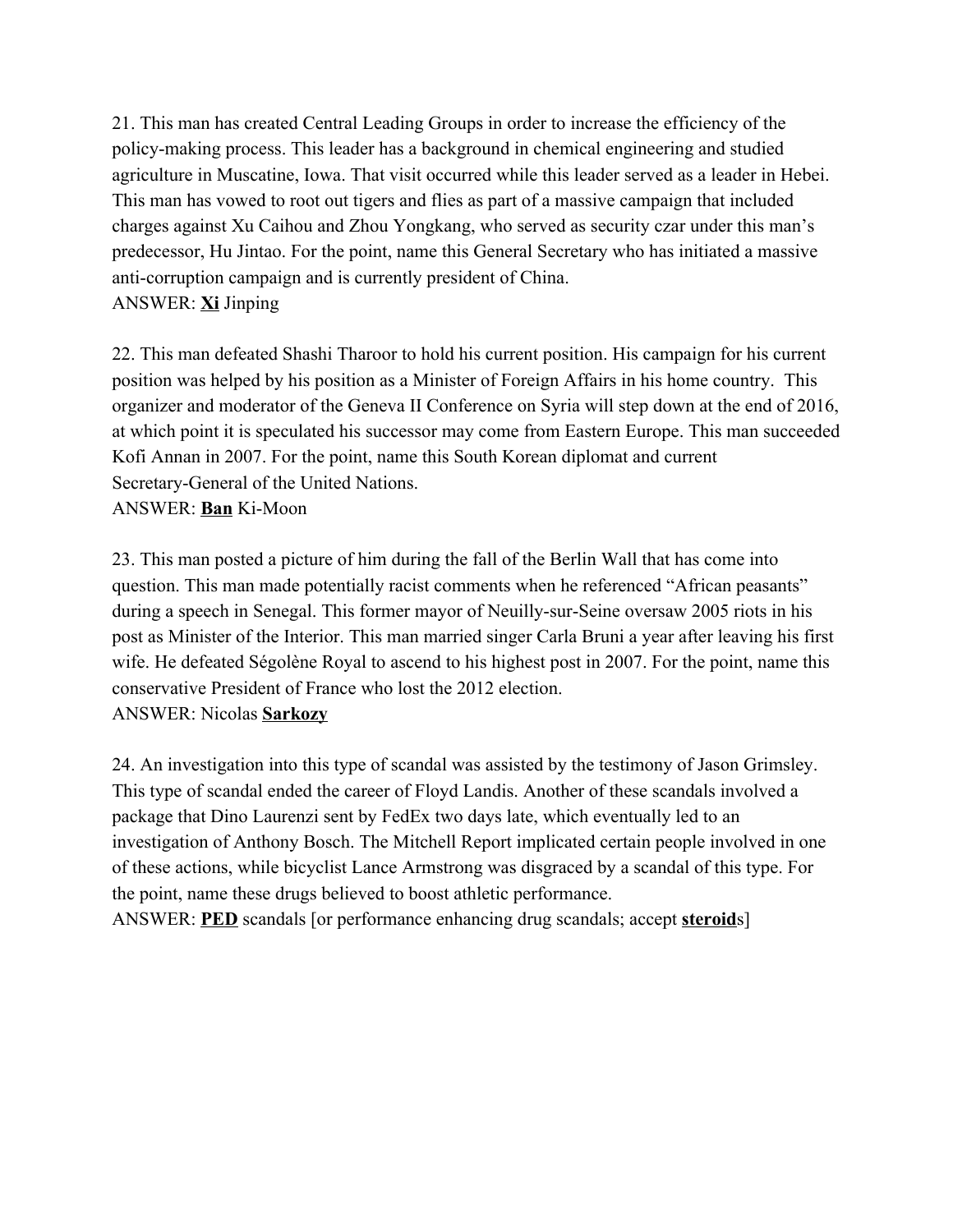25. The forces of Andal Ampatuan Jr. targeted journalists in this country's Maguindanao massacre. Protesters in this country have used the tactic of "Noynoying", criticizing the president's idolatry. This country agreed to the creation of the autonomous region of Bangasmoro with the Moro Islamic Liberation Front. This country's city of Tacloban was devastated by Typhoon Haiyan in 2013. For the point, name this country home to the Aquino and Marcos families, who both led it from Manila.

# ANSWER: Philippines

26. This state recently banned the practice of breeding pigeons, and imposed penalties that could lead to offender being reported to police called the Hisbah. This state's court system consists of 12 judges from Saudi Arabia. It recently opened its first fivestar hotel in Mosul. This state's leader has claimed that "Islam is a religion of fighting" and claimed responsibility for attacks across the Arabian Peninsula. For the point, identify this terrorist state led by Abu-Bakr Al-Baghdadi and current controls portions of Iraq and Syria. ANSWER: Islamic State (accept ISIS, ISIL, and IS)

27. After a 1999 earthquake this country and its eastern neighbor began a policy of "earthquake diplomacy." A fascist party in this country, the Golden Dawn, won its first seats in Parliament in 2012. More recently, voters in this country rejected bail-out measures advanced by the European Union. This nation's finance minister, Yanis Varoufakis, stepped down following that vote in July 2015. For the point, what is this European country with capital at Athens? Answer: Greece [or The Hellenic Republic]

28. This man commissioned a Qu'ran to be written in his own blood as a way to thank god for saving his life. From 1995 to 2003, this leader benefited from UN Resolution 986, which became known as the Oil-for-Food Programme. This man was captured outside of ad-Dawr during Operation Red Dawn, and afterwards he was taken to Camp Cropper. Ultimately, this world leader was forced to account for the Dujail Massacre and bombing of Kurdish villages in Iran, as he was sentenced to death in 2003. For the point, name this man who started the Kuwait War as dictator of Iraq.

## Answer: Saddam Hussein

29. Private security contractor Raymond Allen Davis was imprisoned in this country. This country operates the infamous Adiala jail. This country controls the area north of the Line of Control, which was crossed by this country during the Kargil War. Operation Zarb-e-Azb was launched by this country's Prime Minister Nawaz Sharif. Benazir Bhutto was assassinated in this country after a rally in Rawalpindi. Osama Bin Laden was captured in this country. For the point, name this country that disputes Kashmir with India. ANSWER: Islamic Republic of Pakistan